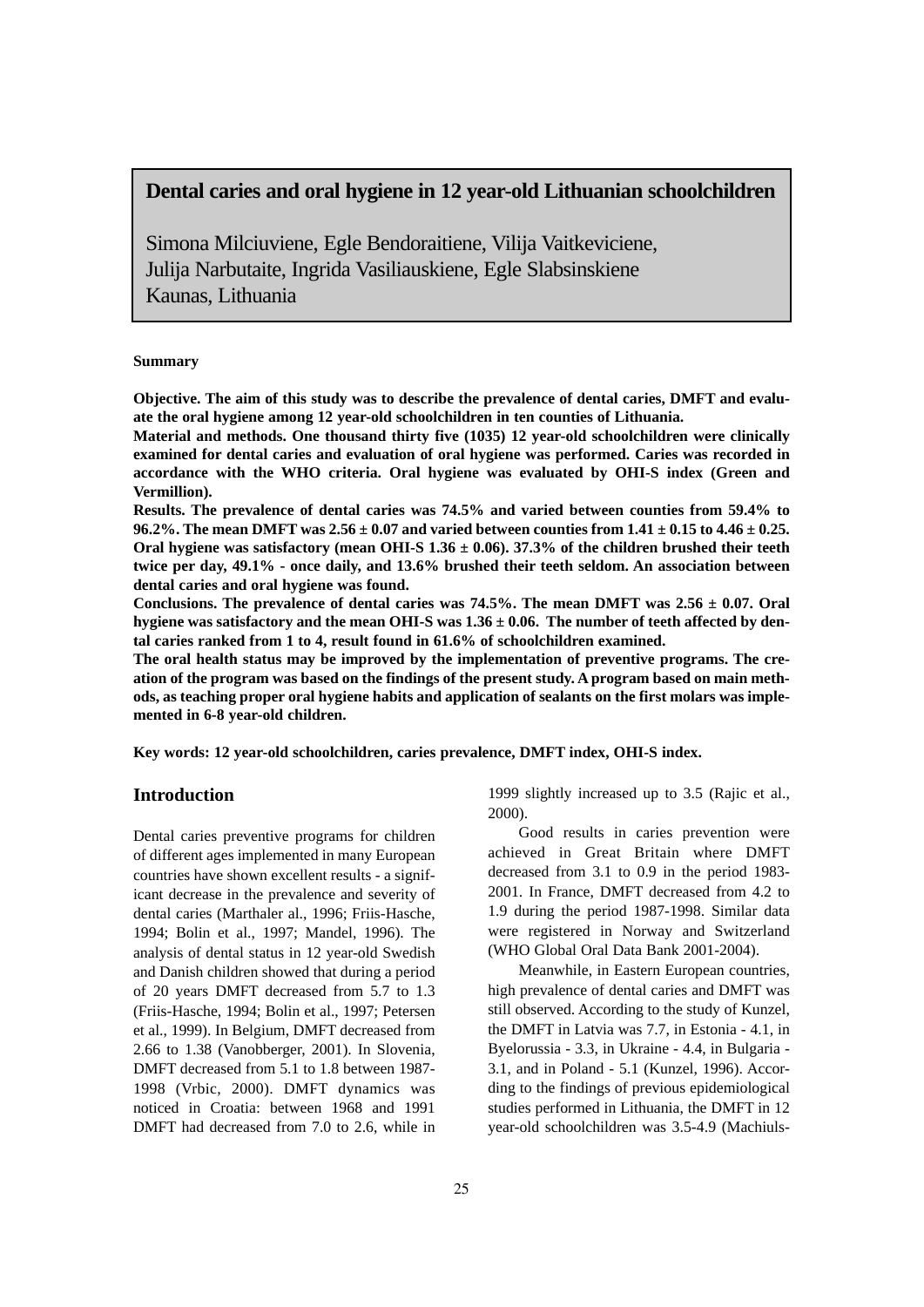kiene et al., 1998; Milciuviene et al., 1999; Aleksejuniene et al., 1996). However, recent studies show significantly positive changes in the dynamics of dental caries in these countries.

DMFT in Latvia had decreased from 7.7 to 3.5 (WHO Global Oral Data Bank 2001-2004).

According to the findings of the study by Aleksiejuniene and co-authors (Aleksejuniene et al., 2004), the DMFT among 12 year-old schoolchildren in Lithuania had decreased from 5.8 to 3.6 (by 30%) between 1993 and 2001.

There are numerous studies showing an association between oral hygiene and dental caries (Harris et al., 1991). Proper oral hygiene is an inexpensive and effective method in caries prevention, decreasing the prevalence and severity of dental caries and gingivitis (Axelsson et al., 1997; Kidd et al., 2003; Luciak- Donsberger et al., 2004).

Previous studies were mostly held in major cities of Lithuania (Vilnius, Kaunas, Klaipeda, Siauliai), and therefore findings did not reveal the real situation in other regions. There are 10 counties in Lithuania, but epidemiological studies have not yet been performed in all of them. Taking into consideration that oral hygiene is very important in maintaining dental health in children, the evaluation of oral hygiene habits and determination of the oral hygiene index are also very important factors.

The aim of this study was to evaluate the prevalence of dental caries and DMFT among 12 year-old schoolchildren in all 10 counties of Lithuania. Data will be used in planning and implementing of caries preventive programs.

## **Material and methods**

The study was held in ten counties of Lithuania *(Figure 1).*

Schoolchildren were randomly selected in schools of each county. Children, who at that time were aged from 11.5 to 12.5 years, were considered to be as a 12 years old. The mean age of participants was  $11.85 \pm 0.45$  years.

The study was performed in schools of Kaunas, Vilnius, Klaipeda, Siauliai, Panevezys, Alytus, Taurage, Utena, Telsiai, and Marijampole. A total number of 1035 schoolchildren: 512 boys (49.5%) and 523 girls (50.5%) were



**Figure 1. Distribution of the country (Lithuania) into counties**

clinically examined. The number of participants in each county varied between 95 and 122.

Dental caries was scored by tooth in accordance with the WHO criteria (WHO, 1997). The experience of dental caries was determined by the prevalence and DMFT. Oral hygiene was evaluated by OHI-S (Green and Vermillion) (1964).

A questionnaire designed to inquire all subjects was performed in order to evaluate how often they brushed their teeth. Participants were distributed into three groups: 1 - who brushed their teeth twice a day, 2 - who brushed their teeth once a day, 3 - who brushed their teeth several times per week or less.

The fluoride concentration in drinking water was different in different counties and varied from 0.16 ppm in Kaunas up to 1.7 ppm in Klaipeda.

The data were recorded in specially designed record forms, transferred to computer, corrected for logistical errors. The analysis was performed using the SPSS for Windows.

### **Results**

The results of the study showed that the prevalence of dental caries was 74.5%, but differed from county to county *(Table 1)*. The prevalence of dental caries was lower in boys (72.5%) than in girls (76.5%). The highest prevalence of dental caries was in 12 year-old schoolchildren in Panevezys county (96.2%), and it significantly differed statistically from that in schoolchildren in all other counties  $(p < 0.001)$ .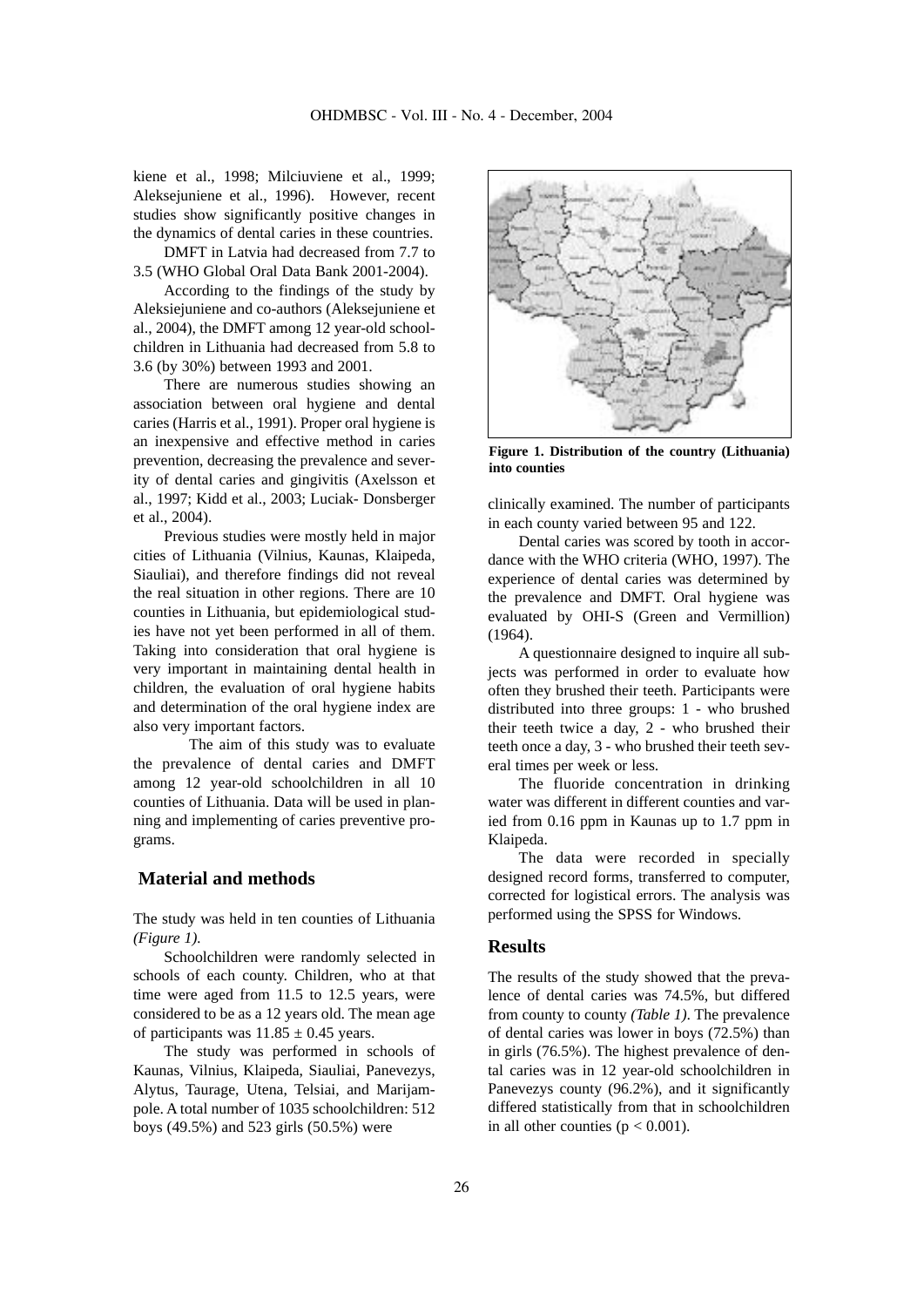The mean DMFT of all studied 12 year-old schoolchildren was  $2.56 \pm 0.07$ . The lowest DMFT mean was in schoolchildren of Siauliai  $(1.41 \pm 0.15)$  and it significantly differed statistically ( $p < 0.05$ ) from that in children in all other counties *(Table 1).*

According to the data presented in Table 2, it has been found that the part of filled teeth in DMFT was 1.44 and made up 56.25% of the composition of DMFT; decayed teeth (1.06) made up  $41.4\%$ , and missing teeth  $(0.06)$ . 2.35% of the composition of DMFT. It is important to describe the composition of DMFT, which allows us to evaluate the level of dental care in the county.

Similar to the prevalence of dental caries, the composition of DMFT varied from county to county. Panevezys county significantly differed from the others, as schoolchildren were mostly affected by dental caries. The composition of the DMFT index here was also different. The D part was 3.06 and predominated by making up 68.6% of the DMFT. The filled (1.34) teeth part was 30.05%, and extracted (1.44) - 1.36%.

In Kaunas, Klaipeda, and Utena counties the situation was different and filled teeth comprised the biggest part of the DMFT (69.56% - 74.15%). In the rest of counties, filled teeth comprised more than half of the DMFT and varied between 52.5% and 68.3%.

Findings of the study showed that 25.8% of the examined participants had healthy teeth (Table 1). The highest percentage of schoolchildren with healthy teeth was in Siauliai (40.6%) and Klaipeda (35.5%), and the lowest in Panevezys (3.2%). The predominant number of decayed teeth among clinically examined participants was from 1 to 4  $(61.6\%)$ . 12.1% of schoolchildren had 5-10 decayed teeth. Unfortunately, a few children showed even 12- 15 decayed teeth.

The analysis of the oral hygiene *(Figure 2)* showed that it was satisfactory, and the OHI-S, according to Green and Vermillion was higher than 1. The best oral hygiene (OHI-S  $1.08 \pm$ 0.14) was in schoolchildren in Siauliai county, and the poorest - in Panevezys -  $1.68 \pm 0.15$ .

The frequency of toothbrushing is presented in *Figure 3.* Results showed that the oncedaily toothbrushing was predominant (49.1%).

The relation between the frequency of toothbrushing, the DMFT index, and the preva-



**Figure 2.** OHI-S (according to Green and Vermillion) index in 12 year-old schoolchildren in 10 counties of Lithuania

lence of dental caries is presented in Figure 4. It has been found that the higher percentage of schoolchildren with healthy teeth was among those who brushed their teeth twice a day.

The DMFT in schoolchildren who brushed their teeth more frequently (twice a day), was also lower (2.04  $\pm$  0.10), in comparison with those who brushed their teeth only several times per week (2.92 ± 0.22) *(Table 3).*

The analysis of the frequency of toothbrushing showed that girls brushed their teeth more frequently (twice daily) (62.9%), than boys  $(37.1\%)$  ( $p < 0.05$ ). 53.8% of the boys and 46.2% of the girls brushed their teeth once a day. There as no statistically significant difference between girls and boys with respect to toothbrushing once daily. Only 148 children (14.3%) of all examined schoolchildren (1053) brushed their teeth seldom, and 8 of them did not brush their teeth at all.

### **Discussion**

The findings of the present study showed that the prevalence of dental caries and DMFT in 12 year-old schoolchildren in Lithuania had a tendency to decrease. Results of the study showed that the prevalence of dental caries in the 10 counties was 74.5%, while previous studies in 12 year-old schoolchildren in 5 counties showed the prevalence to be as high as 90.8% (Milciuviene et al., 1988).

Machiulskiene (Machiulskiene, 1998) in her study, performed in 1994 in Kaunas city, found that the prevalence of dental caries was 99.8%. However, dental caries in this study was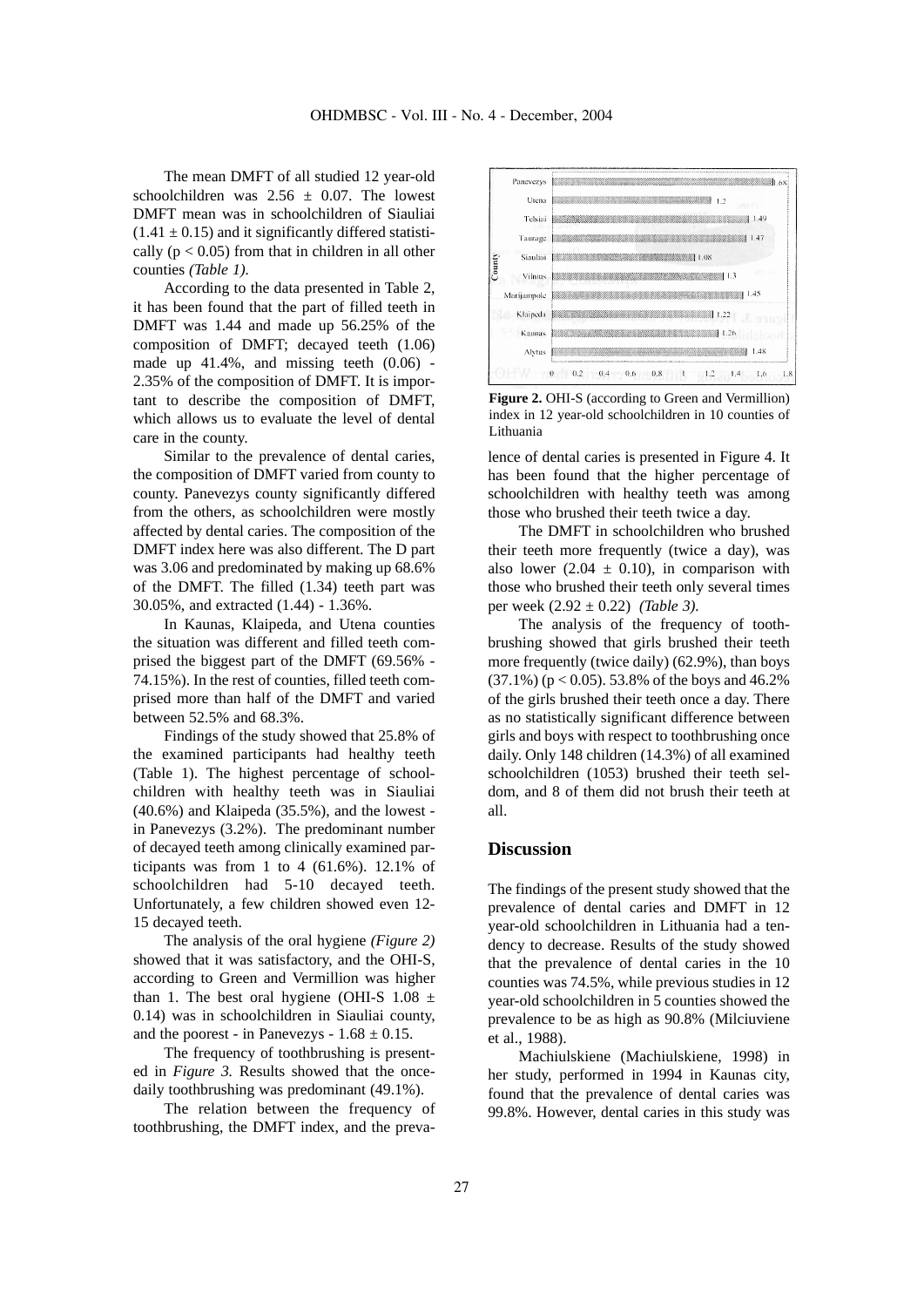

**Figure 3.** Frequency of toothbrushing in 12 year-old schoolchildren

recorded using different criteria than WHO, where white spot lesions were registered. Thus, the prevalence and the DMFT were higher. The study was performed only in one city, and therefore it cannot characterize other regions. In our study, dental caries was registered according to WHO criteria. Therefore the values of the DMFT differ due to different evaluation criteria.

According to the findings of the present study, after analyzing the DMFT level in 12 year-old schoolchildren, with respect to the levels indicated by the WHO, we can conclude that our country DMFT level corresponds to low. The findings of our study showed that the DMFT values in schoolchildren of Siauliai, Klaipeda, Alytus, Vilnius, Telsiai, and Utena counties were low, in schoolchildren of Kaunas and Taurage counties - medium, and in schoolchildren of Panevezys county - high *(Table 1).*

The findings of our study in comparison with those presented by Marthaler and coauthors (Marthaler et al., 1996), made us conclude that Lithuania is on the same level as France, Germany, and Italy. There is no big difference with the other European countries as Belgium, Czech Republic, Spain, Austria, Romania, Slovakia, and Hungary (Petersen et al., 2001; Szocke et al., 2000; Carvalho et.al., 2001; Bolin et al., 1997; Schulte et al., 2001; Vanoberger et al., 2001; WHO Global Oral Data Bank 2004).

We are still behind the leaders in dental caries prevention - the Northern countries (Friis -Hasche 1994; Mejare et al., 1999; Petersen et al., 1999; Bolin et al., 1997), but in better position among our neighbors - Latvia, Poland, Estonia, as well as the former USSR - Ukraine (DMFT 4.4-5.7), Russia (DMFT 3.7), and Byelorussia (DMFT 3.3) (Kunzel, 1996; Andrushkevich, 2004).

When the analysis of the composition of the DMFT was performed, we have found that the part D was still a significant part and varied between 23.6% and 63.09%. Panevezys county was especially prominent here - 68.60%. That can be explained by the fact that dental clinics in schools were closed, and children did not receive any professional dental care. Caries prevention programs had not been implemented in this county.

Findings of the study concerning oral hygiene showed that it was satisfactory in most regions (OHI-S varied between  $1.08 \pm 0.14$  and  $1.68 \pm 0.15$ ). However, although schoolchildren stated that they brushed their teeth every day (group 1 and group 2 in Figure 3) (85.7%), the quality of toothbrushing was not good and the oral hygiene skills were insufficient. The frequency of toothbrushing (according to the inquiry) and the quality of toothbrushing (OHI-S) did not always coincide.

It has been found that 11.5% of schoolchildren did not brush their teeth daily, while 1.3 % of the participants answered that they brushed their teeth very seldom and 0.8% of schoolchildren did not brush their teeth at all. Nearly twice more girls than boys brushed their teeth twice daily ( $p < 0.05$ ). Therefore, we conclude that 12 year-old girls are more aware of their teeth than boys of the same age.

A number of authors (Addy et al., 1994; Harris, 1994; Viglid et al., 1999; Fejerskov et al., 2003; Axelsson, 2000) emphasized in their studies the association between oral hygiene and dental caries. The findings of our study showed that the DMFT in schoolchildren who brushed their teeth twice daily was  $2.04 \pm 0.10$ , while in those who brushed their teeth less that once daily  $-2.92 \pm 0.22$  (p < 0.05).

A similar tendency was found when comparing the frequency of toothbrushing with the prevalence of dental caries. The data presented in Figure 4 show that children who brushed their teeth regularly (twice daily) had more healthy teeth (31%) compared to those who brushed their teeth seldom (21%). Thus, the findings of our study confirmed an association between the frequency of toothbrushing, caries and DMFT.

The comparison of our findings with the results of previous studies performed in Lithuania showed that the DMFT among 12 year-old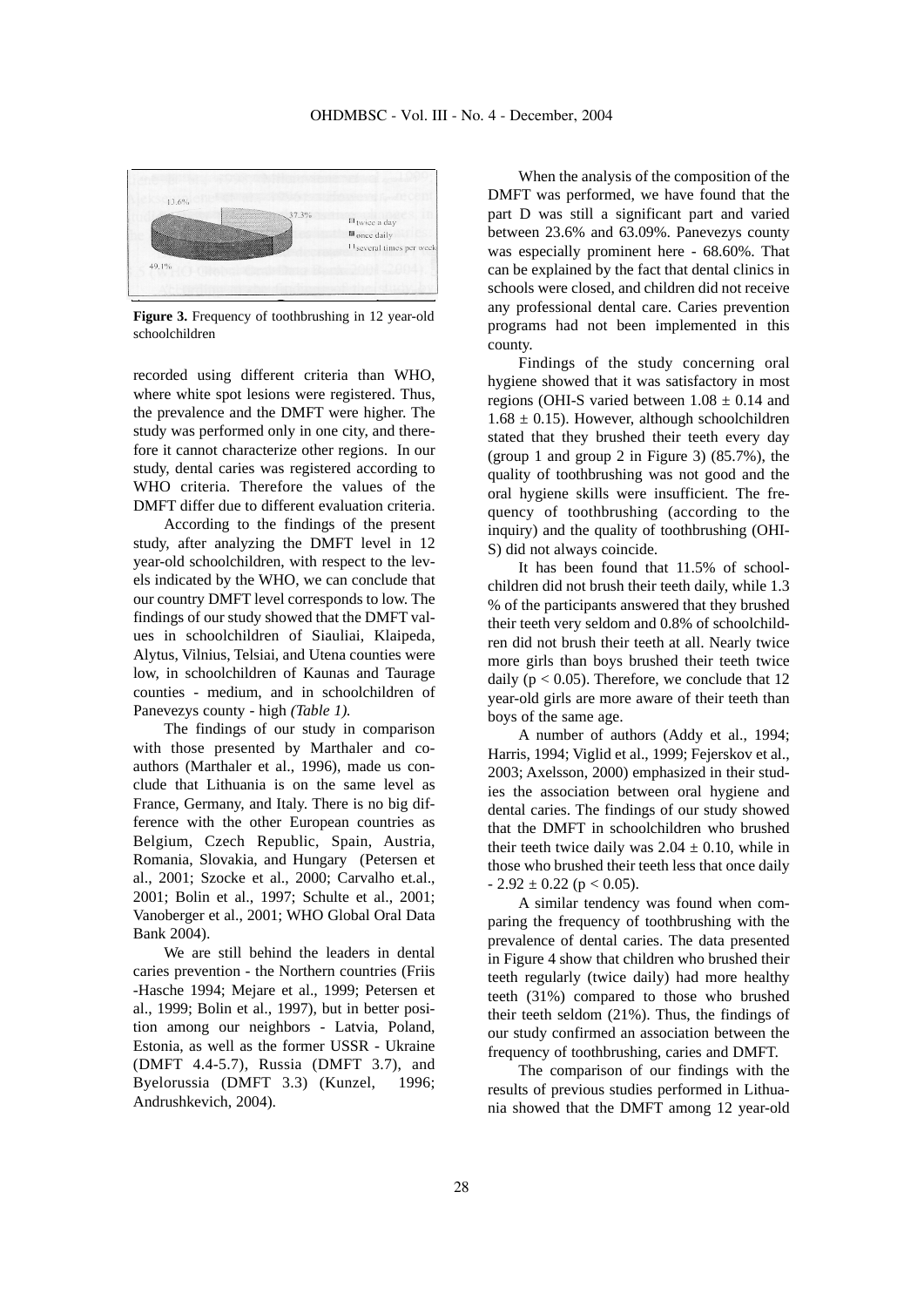| County      | $DMFT \pm SE$     | Prevalence $(\%)$ |
|-------------|-------------------|-------------------|
| Kaunas      | $3.38 \pm 0.23$   | 81.7              |
| Marijampole | $2.33 \pm 0.18$   | 79.1              |
| Alytus      | $2.05 \pm 0.20$   | 72.0              |
| Taurage     | $2.82 \pm 0.22$   | 74.7              |
| Vilnius     | $2.85 \pm 0.23$   | 73.0              |
| Klaipeda    | $1.78 \pm 0.16$   | 64.5              |
| Siauliai    | $1.41 \pm 0.15$   | 59.4              |
| Panevezys   | $4.46 \pm 0.25**$ | $96.2*$           |
| Utena       | $2.30 \pm 0.16$   | 73.3              |
| Telsiai     | $2.21 \pm 0.20$   | 71.0              |
| Total:      | $2.56 \pm 0.07$   | 74.5              |
|             |                   |                   |

**Table 1.** The prevalence of dental caries and DMFT among 12 year-old schoolchildren in Lithuania according to counties

 $*$  p < 0.001 when compared with the other counties.

 $** p < 0.05$  when compared with the other counties.

**Table 2**. The composition of the DMFT in 12 year-old schoolchildren of different counties of Lithuania

| County         | D                |       | $\mathbf F$     |               | M                |      |
|----------------|------------------|-------|-----------------|---------------|------------------|------|
|                | $\pm$ SE         | $\%$  | $\pm$ SE        | $\frac{0}{0}$ | $\pm$ SE         | $\%$ |
| Kaunas         | $0.91 \pm 0.11$  | 26.9  | $2.39 \pm 0.19$ | 70.70         | $0.08 \pm 0.03$  | 2.40 |
| Marijampole    | $1.47 \pm 0.15$  | 63.09 | $0.83 \pm 0.10$ | 35.60         | $0.03 \pm 0.01$  | 1.31 |
| Alytus         | $0.54 \pm 0.09$  | 26.34 | $1.40 \pm 0.16$ | 68.30         | $0.11 \pm 0.01$  | 5.36 |
| Taurage        | $1.08 \pm 0.14$  | 38.30 | $1.66 \pm 0.23$ | 58.66         | $0.08 \pm 0.03$  | 3.14 |
| <b>Vilnius</b> | $1.16 \pm 0.17$  | 40.70 | $1.62 \pm 0.15$ | 56.80         | $0.07 \pm 0.03$  | 2.50 |
| Klaipeda       | $0.42 \pm 0.09$  | 23.60 | $1.32 \pm 0.13$ | 74.15         | $0.04 \pm 0.02$  | 2.25 |
| Siauliai       | $0.64 \pm 0.10$  | 45.40 | $0.74 \pm 0.12$ | 52.50         | $0.03 \pm 0.02$  | 2.10 |
| Panevezys      | $3.06 \pm 0.10$  | 68.60 | $1.34 \pm 0.18$ | 30.04         | $0.06 \pm 0.04$  | 1.44 |
| Utena          | $0.65 \pm 0.10$  | 28.26 | $1.60 \pm 0.13$ | 69.56         | $0.05 \pm 0.02$  | 2.18 |
| Telsiai        | $0.64 \pm 0.09$  | 28.95 | $1.49 \pm 0.16$ | 67.42         | $0.08 \pm 0.03$  | 3.63 |
| Total:         | $1.06 \pm 0.048$ | 41.40 | $1.44 \pm 0.05$ | 56.25         | $0.06 \pm 0.008$ | 2.35 |

**Table 3.** The frequency of toothbrushing and DMFT

| Frequency of toothbrushing     | <b>DMFT</b> |                 |           |  |  |
|--------------------------------|-------------|-----------------|-----------|--|--|
|                                |             | $\pm$ SE        | <b>SD</b> |  |  |
| Twice a day                    | 383         | $2.04 \pm 0.10$ | 2.05      |  |  |
| Once a day                     | 504         | $2.63 \pm 0.10$ | 2.29      |  |  |
| Several times per week or less | 148         | $2.92 \pm 0.22$ | 2.63      |  |  |

schoolchildren decreased from 4.45 in year 1983 to 2.56 in year 2003. That can be explained not only by the application of preventive measures, but also by the increased frequency of toothbrushing. Other authors (Schulte et al., 2001; Carvalho et al., 2001; Aleksiejuniene et al., 2004; Petersen et al., 1999; Lunn, 1993; Tai et al., 2001) had presented data on the effectiveness of the application of various preventive methods and decreasing of dental caries. Dentists working in the counties where the study has been performed were informed about its results.

According to the findings of the present study, the conclusions are:

The prevalence of dental caries in 12 yearold schoolchildren in of 10 counties of Lithuania was 74.5% and varied between counties from 59.4% to 96.2%. The mean DMFT was 2.56  $\pm$ 0.07 and varied between counties from 1.41  $\pm$ 0.15 to  $4.46 \pm 0.25$ , as well. The statistically sig-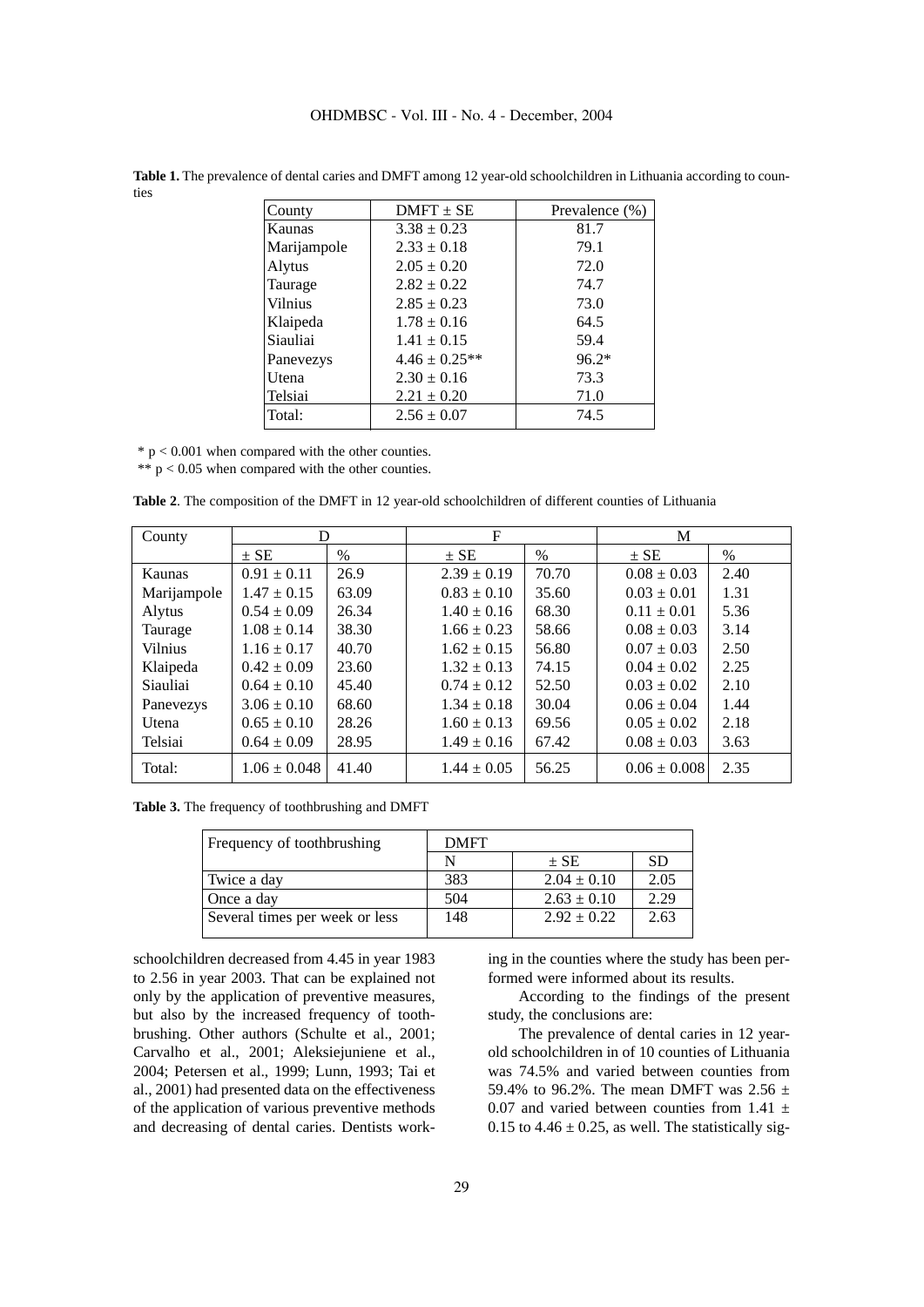

**Figure 4.** Prevalence of dental caries and frequency of toothbrushing

nificant difference of the caries experience might be explained by the different fluoride concentration in drinking water.

The oral hygiene among 12 year-old schoolchildren was satisfactory (mean OHI-S of  $1.36 \pm 0.06$ ). 49.1% of children brushed their teeth twice per day, 37.3% - once daily, and 13.6% brushed their teeth seldom. An association between dental caries and oral hygiene was found.

The most common number of affected teeth varied between 1 and 4; this result was found in 61.6% of examined schoolchildren.

The oral health status may be improved by the implementation of preventive programs. The program was based on the findings of the present study and implemented among 6-8 year-old children. The main methods of the program were teaching proper oral hygiene means and application of sealants on the first molars.

### **References**

1. Addy M., Hunter M.L., Kingdom A. et al. An 8-year study changes in oral hygiene and periodontal health during adolescence. *Intern. J. Pediatric. Dent.,* 1994; **vol 4,** No. 2: 75-80.

2. Aleksiejuniene J., Arneberg P., Eriksen A.M. Caries prevalence in Lithuanian children and adolescents. *Acta Odont. Scand.,* 1996; **54**: 75-80.

3. Aleksiejuniene J., Holst D., Balciuniene I. Factors influencing the caries decline in Lithuanian adolescents - trends in the period 1993-2001. *European Journal of Oral Sciences,* 2004; **112**(1): 3-7.

4. Andrushkevich N. Oral health status of population in Mogilev area and directions of dental care reorganization. *Stomatologicheskyj Zurna*l, 2004; **3**: 60-61.

5. Axelsson P: *Diagnosis and Risk Prediction of Dental Caries*. Ouintessence Publishing Co, Inc. 2000; p. 49.

6. Bolin A.K., Bolin. A., Jansson L., Calltorg J. Children dental health in Europe. *Swed. Dent. J.,* 1997; **21**: 24-40.

7. Carvalho J. C., Van Nieuwenhuysen J. P., D' Hoore W.: The decline in dental caries among Belgian children between 1983 and 1985. *Community Dentistry and Oral Epidemiology,* 2001; **vol 20**, issue 1, 55-58.

8. Fejerskov O., Kidd E.A.M. *Dental Caries. The Disease and its Clinical Management.* Blackwell Munksgaard, 2003; pp. 171-179.

9. Friis-Hasche E. *Child Oral health care in Denmark*. Copenhagen, 1994; p. 49.

10. Harris N. O., Christen A. G. *Primary preventive dentistry.* Appleton and Lange, California, 1991; pp. 35-57.

11. WHO Global Oral Data Bank 2004. http://www.whocollab.od.mah.se/euro.html

12. Kidd E.A.M., Nyvad B. *Caries control for the individual patient*. In: Dental Caries: The disease and its Clinical Management. Blackwell Munksgaard, 2003; pp. 303-312.

13. Kunzel W.: Trends in caries experience of 12-year old children in East European countries. Int. J. Paediatr. Dent., 1996; vol. 6, No. 4: 221-227.

14. Luciak-Donsberger C., Krizanova M. Dental Hygiene in Slovakia. *International Journal of Dental Hygiene,* 2004; **2**(3): 127-131.

15. Lunn H.D.: Dental health in 12-years old children living in similar rural communities in France and England. *Int. J. Paediatr. Dent.,* 1993; **vol. 3**, No. 4: 187-193.

16. Machiulskiene V., Nyvad B., Baelum A. Prevalence and severity of dental caries in 12 year old children in Kaunas, Lithuania 1995. *Caries Res.,* 1998; **32**: 175-180.

17. Mandel I.W. Caries prevention. Current strategies: New directions. *JADA*, 1996; **vol. 127,** No. 10: 1477-1487.

18. Marthaler T.M., Mulane O., Vrbic V. et al.: The prevalence of dental caries in Europe 1990-1995. *Caries Res,* 1996; 30: 237-255.

19. Mejare I., Kolestal C., Stenlund H. Incidence and progression of approximal caries from 11 to 12 year of age in Sweden: a prospective radiographic study. *Caries Res,* 1999; **33**: 93-100.